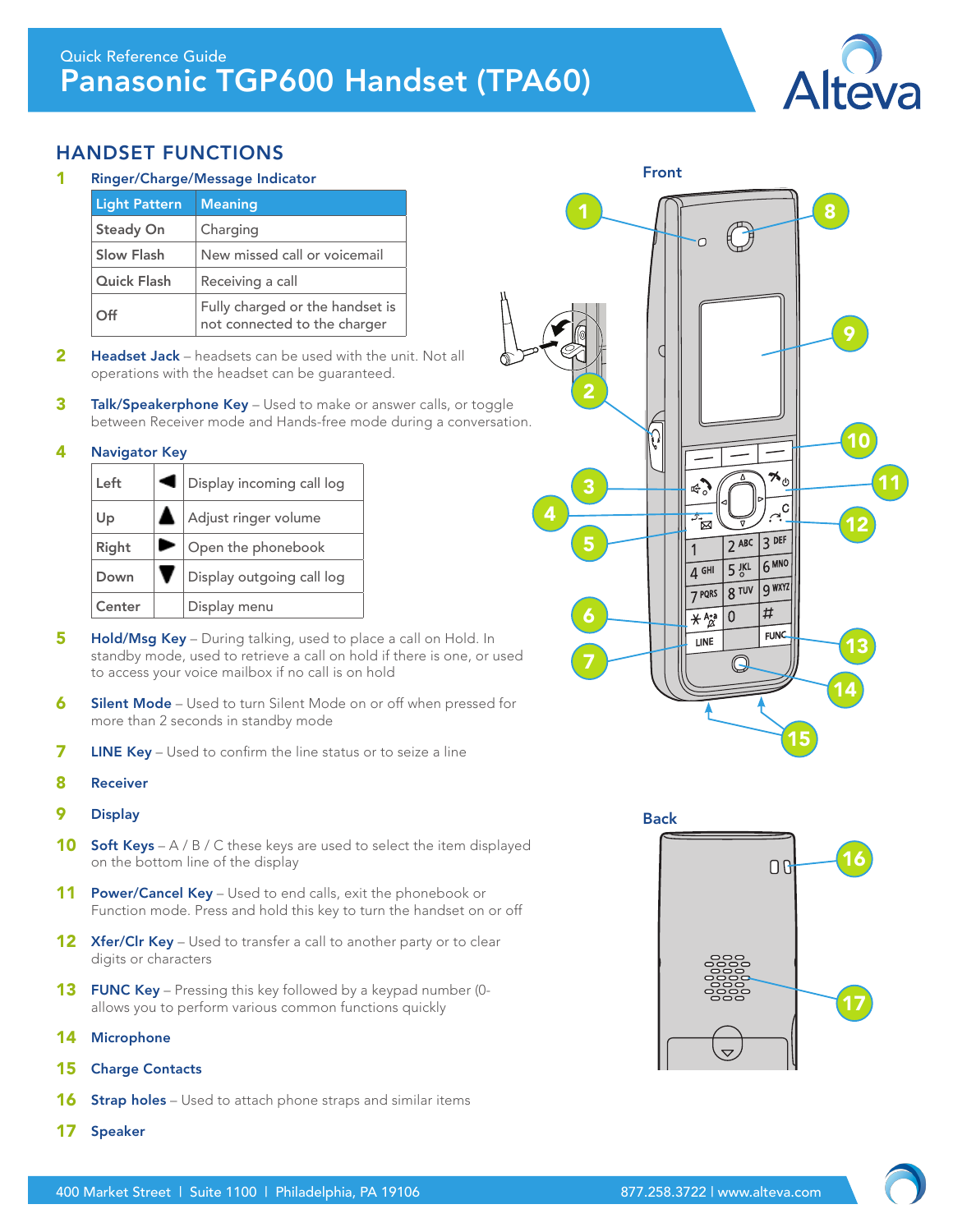### DISPLAY

## 1 Pictograph

| Signal Strength<br>Indicator - Strong          |   | Battery Indicator -<br>Full          |
|------------------------------------------------|---|--------------------------------------|
| Signal Strength<br>Indicator - Medium          | Ħ | Battery Indicator -<br>Medium        |
| Signal Strength<br>Indicator - Weak            | Ĥ | Battery Indicator -<br>Low           |
| Signal Strength<br>Indicator - Very weak       |   | Battery Indicator -<br>Very Low      |
| Signal Strength<br>Indicator - Out of<br>range |   | Battery Indicator -<br>Charge needed |
| Off-hook Status                                |   | Incoming Call Log                    |
| Intercom Indicator                             |   | Outgoing Call Log                    |
| Voice Message                                  |   | Phonebook                            |
| Navigator Key<br>Guidance                      |   |                                      |



- 2 Handset Status
- 3 Time Display
- 4 Date, New Message or Missed Call Display
- 5 Handset / Desk phone Number and Name
- 6 Soft Keys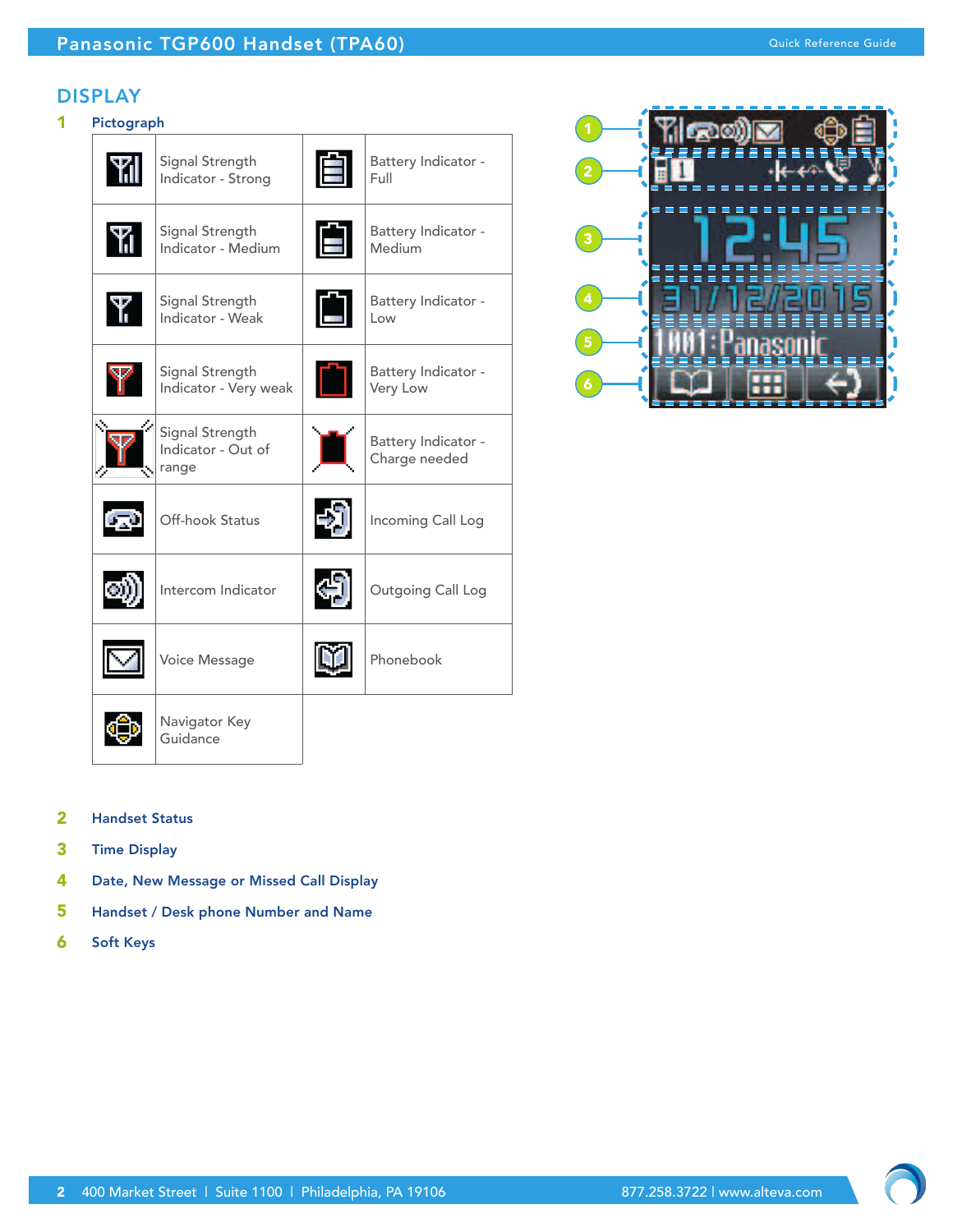## Panasonic TGP600 Handset (TPA60) and the contract of the contract of the contract of the contract of the contract of the contract of the contract of the contract of the contract of the contract of the contract of the contr

## MAKING CALLS

- 1. Enter a number to call, Press  $\mathbb{R}$
- 2. Predial: Or Press  $\mathbb{R}$ , Enter the number and press  $\mathbb{C}$ ALL

# MAKING AN INTERCOM CALL

Intercom calls can be made between compatible handsets / desk phones:

- 1. **MENU** select menu
- 2. select the Intercom softkey
- 3. Up / down to select a desired handset/desk phone
- 4. Press OK
- 5.  $\sqrt{\frac{1}{c}}$  end the call

# ANSWERING CALLS

### 1.  $\mathbb{R}$

*Note: when receiving an intercom call, the Handset name is displayed on the LCD*

### Rejecting an incoming call

- 1. While an incoming call is ringing, press REEO
- 2. The call will be rejected and the handset will return to standby mode

## ENDING CALLS

1.  $\sqrt{\frac{1}{c}}$  end the call

# CALL HOLD AND RESUME

### Hold a current call

1. Press [HOLD/MSG] key

*Note: if you select a LINE key other than the one for the current call, the current call is automatically put on Hold*

### Retrieve a call on Hold

1. Press the [HOLD/MSG] key

## CALL PARK

Allows a user to suspend a call for an extended period of time and then retrieve that call from any extension:

### Park a Call

- 1. Press the [FUNC] key then press 9 ("Call Park")
- 2. The call will go on Hold and the system will prompt for an extension to park the call
- 3. Enter an extension followed by the # key
- 4. The system will reply, "Your call has been parked," and disconnect. The caller is on Hold

### Retrieve a Parked Call

- 1. Enter the Call Park Retrieve feature access code: \*88
- 2. Enter the extension that has the parked call followed by the # key

*Note: if your own line has a parked call, the PARK softkey will be blinking on the display*

### Retrieve a Parked Call Against Your Extension

- 1. Press the Park key, the system will prompt for an extension to retrieve
- 2. Press the # key to retrieve the call parked on your number

## CONFERENCE CALL

During a conversation, you can add additional people to establish a conference call:

- 1. Press the [FUNC] key and press 5 ("Conference")
- 2. You will hear two beeps from the handset
- 3. Dial the party you want to add to the conversation and press the **CALL** key
- 4. Press the **CONF** key

### Ending a Conference Call

1.  $\mathbb{Z}_{\Theta}$  end the call

## CALL TRANSFER

During a conversation you can transfer a call to another destination:

- 1. Press [XFER/CLR]
- 2. Dial the party, press CALL
- 3. Wait until the other party answers to announce the transfer
- 4. Press  $\mathcal{F}_{\Theta}$  to complete the transfer

*Note: To return to the call before the transfer destination answers, press*